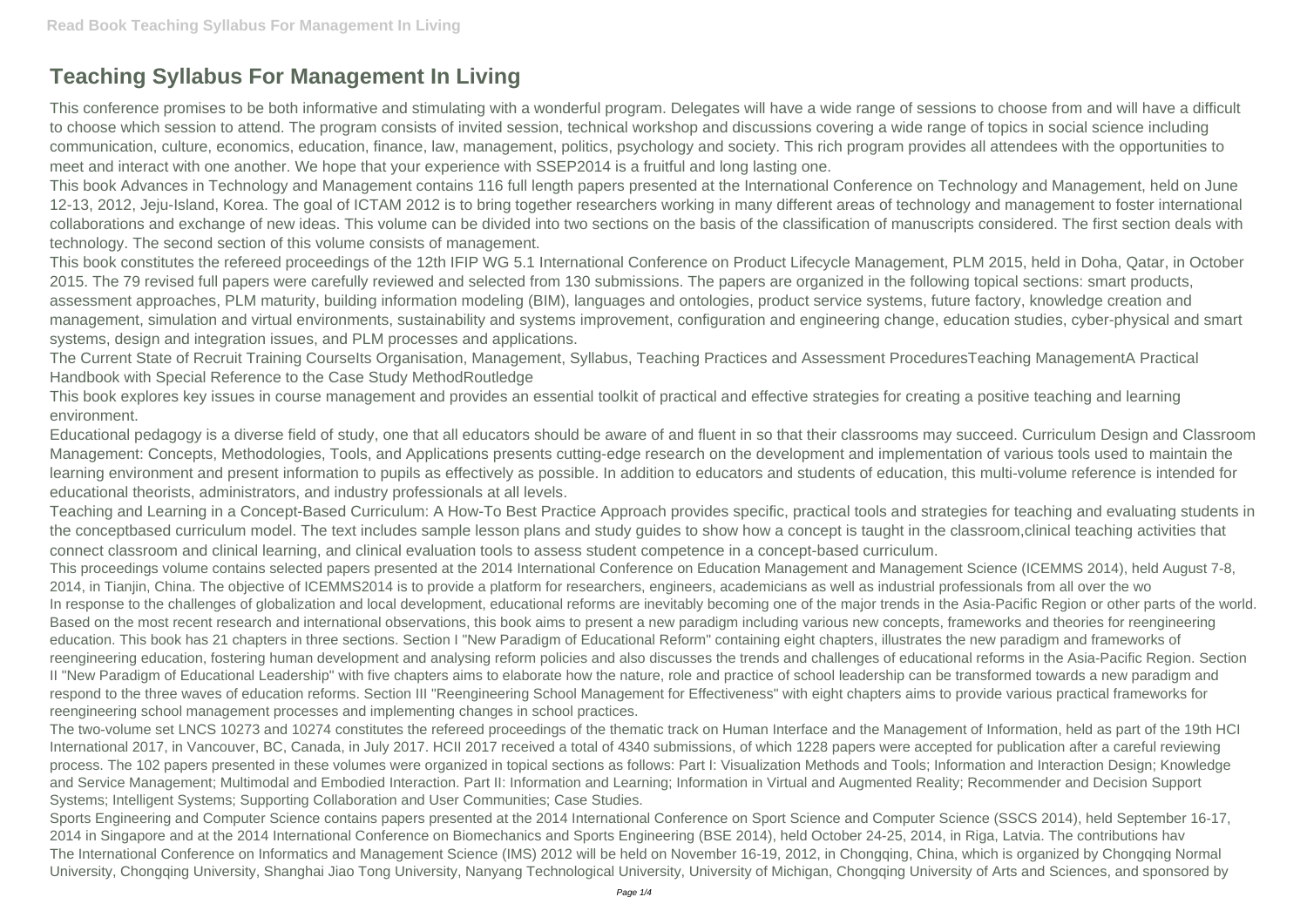## **Read Book Teaching Syllabus For Management In Living**

National Natural Science Foundation of China (NSFC). The objective of IMS 2012 is to facilitate an exchange of information on best practices for the latest research advances in a range of areas. Informatics and Management Science contains over 600 contributions to suggest and inspire solutions and methods drawing from multiple disciplines including: Computer Science Communications and Electrical Engineering Management Science Service Science Business Intelligence

The curriculum is an important educational tool, because education and curriculum are interrelated. In comparison, the curriculum is like the human heart. If the heart can still function normally, the body will still live and function normally. The same applies to curriculum and education. If the subject runs well and is supported by components that function well, the learning process will run well and good students will be produced. The curriculum will continue to change, because the curriculum is dynamic and not static, so after continuously changing the curriculum, you must also be prepared to make changes to all parties related to education. Hopefully this book can make academic life everywhere still shine like the sun that never sets. This collection of essays and reviews represents the most significant and comprehensive writing on Shakespeare's A Comedy of Errors. Miola's edited work also features a comprehensive critical history, coupled with a full bibliography and photographs of major productions of the play from around the world. In the collection, there are five previously unpublished essays. The topics covered in these new essays are women in the play, the play's debt to contemporary theater, its critical and performance histories in Germany and Japan, the metrical variety of the play, and the distinctly modern perspective on the play as containing dark and disturbing elements. To compliment these new essays, the collection features significant scholarship and commentary on The Comedy of Errors that is published in obscure and difficulty accessible journals, newspapers, and other sources. This collection brings together these essays for the first time.

2014 International Conference on Education and Management Science (ICEMS2014) will be held in Beijing, China on August 19–20, 2014. The main purpose of this conference is to provide a common forum for researchers, scientists, and students from all over the world to present their recent findings, ideas, developments and application in the border areas of Education and Management Science. It will also report progress and development of methodologies, technologies, planning and implementation, tools and standards in information systems. Education is an internal topic. It is a process of delivering knowledge in a basic meaning. Humans are hard to define the actual definition of education. But it is the key point for our society to step forward. Management science is the discipline that adapts the scientific approach for problem solving to help managers making informed decisions. The goal of management science is to recommend the course of action that is expected to yield the best outcome with what is available.

The scholarship of management teaching and learning has established itself as a field in its own right and this benchmark handbook is the first to provide an account of the discipline. Original chapters from leading international academics identify the key issues and map out where the discipline is going. Each chapter provides a comprehensive and critical overview of the given topic area, highlights current debates and reviews the emerging research agenda. Chapters embrace the study of organizations as a whole, the concepts of individual and collective learning, the delivery of formal management education and the facilitation of management development. Through consideration of these themes the Handbook analyzes, promotes and critiques the contribution of management learning, education and development to management understanding. It will be an invaluable point of reference for all students and researchers interested in broadening their understanding of this exciting and dynamic new field.

Sport management is an industrious field concerning the business aspects of sports and recreation. Some examples of sport managers include the front office system in professional sports, college sports managers, recreational sport managers, sports marketing, event management, facility management, sports economics, sport finance, and sports information. Bachelor's and master's degrees in sport management are offered by many colleges and universities. A number of classes outside of sport management may be relevant to the field, including; classes in management, marketing, business administration, and accounting. Internships may also open opportunities within the field. In America, jobs in sport management include working for

Available on Hospitality and Tourism Complete Publications via EBSCOHOST via internet. A password may be needed off campus.

Dealing with student misbehavior and encouraging student motivation are two of the most important concerns for new teachers. Classroom Management for Elementary Teachers, Ninth Edition, provides new and experienced teachers with the skills, approaches, and strategies necessary to establish effective management systems in the elementary-school classroom. Based on 30 years of research and experience in more than 500 classrooms, the newest edition of this best-selling text presents step-by-step guidelines for planning, implementing, and developing classroom management tasks to build a smoothly running classroom that encourages learning. Students can apply what they learn as they review and complete the examples, checklists, case study vignettes, and group activities presented in each chapter.

Human Centered Management in Executive Education provides a comprehensive insight on innovation in Executive Education with a unique global scope. The book integrates studies and experiences of 32 distinguished scholars from 15 countries who are working in the development of theories and practices to advance the human centered management paradigm, sustainability-based quality standards and continuous improvement in education. The discussion presents a well-balanced outlook that combines and contrasts research and programs from 16 developed and 16 developing countries, and the visions of 10 female and 22 male authors from North America, South America, Europe, Asia, the Middle East and Africa. Implementing quality nursing education leads to more effective nursing care and satisfied patients. With completely updated content, this third edition of Management of Nursing Services and Education is aimed at 4th-year nursing students, helping them to administer quality care in all nursing care settings.This book provides comprehensive coverage of all the essential components, processes and techniques that help student nurses acquire the skills needed for multitasking roles such as nurse manager, nurse administrator and nurse educator. Strict adherence to the Indian Nursing Council (INC) syllabus Comprehensive and exhaustive coverage that is also concise and well structured Dual treatments of concepts: both theoretical and applied Lucid style with simple language for ease of comprehension Student-friendly presentation: short sentences presented in list form, with ample tables, figures and charts End-of-chapter questions, including multiple choice questions, keeping the examination perspective in view New updated content has been added in all chapter Recent management techniques have been added in several chapters Outdated content has been replaced, retaining what is required. All chapters have been refined and revised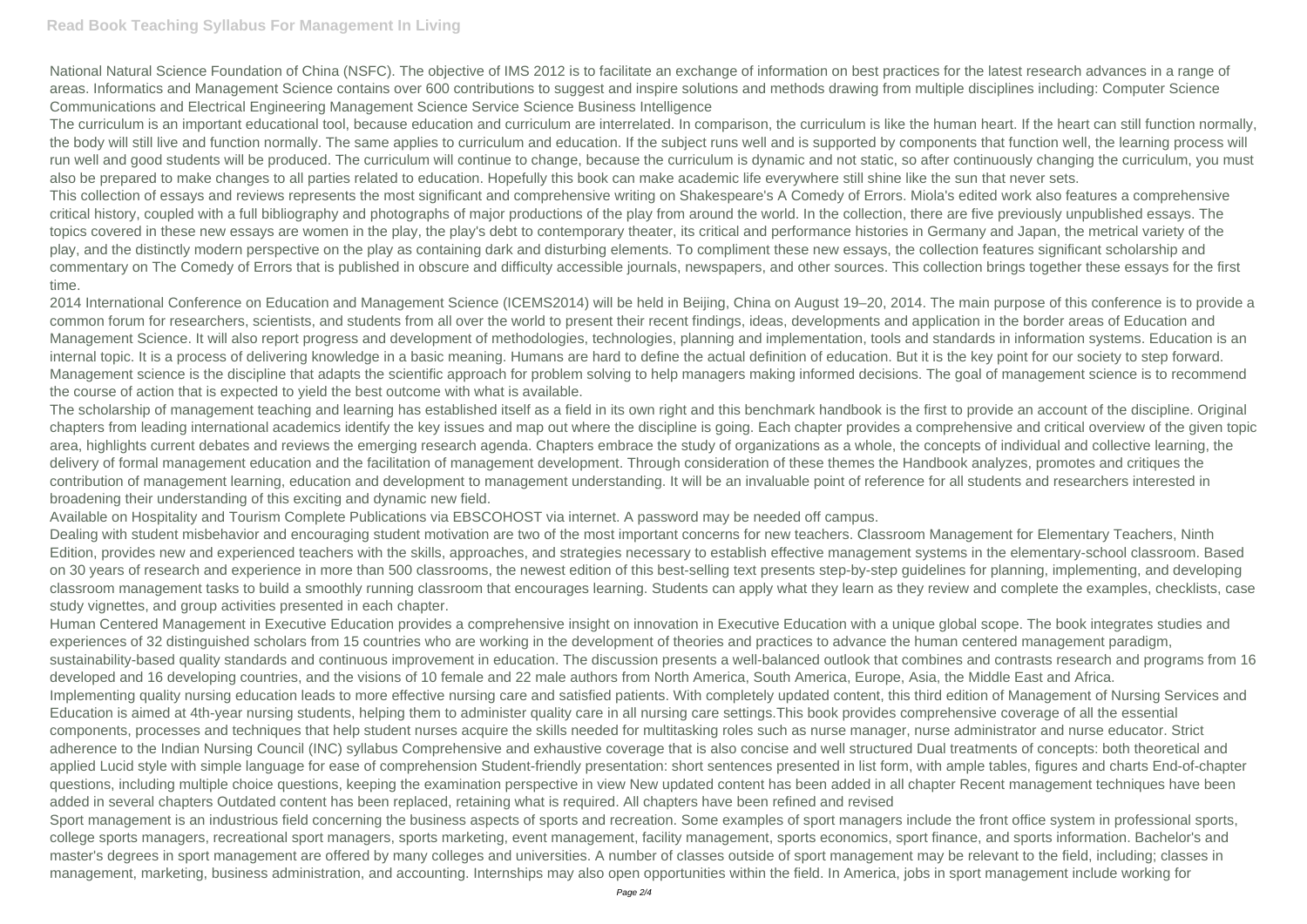## **Read Book Teaching Syllabus For Management In Living**

professional programs like the NFL, NBA, MLB, NHL, and other professional or non-professional sport leagues in terms of marketing, health, and promotions. Curriculum - one of the four essential components of physical education - is the written, clearly articulated plan for how standards and education outcomes will be attained. School districts and schools should have a written physical education curriculum for grades K-12 that is sequential and comprehensive. It should be based on national and/or state standards and grade-level outcomes for physical education, and should include learning objectives for students as well as units and lessons for teachers to implement. The physical education curriculum should mirror other school district and school curricula in its design and schedule for periodic review/update. Overall, the physical education curriculum serves the purpose of standardizing the curriculum in a school district across schools and ensuring equitable education for all students. It also results in improved teacher quality and increased consistency in instruction.

Today, globalization, advances in technology, greater access to information, and communication via social networks generate an explosion of knowledge and cause the working world to experience rapid change based on knowledge and continuous learning. The challenge for universities is to have a curriculum that prepares students for this digital world, but many characteristics of the school curriculum have been unchanged for decades. Consequently, student experiences can be very different from the experiences required by the labor market. In a learning environment, the desired results will not be achieved if several essential elements are not considered in the instructional teaching process, including learning style, age, and maturity level. Learning Styles and Strategies for Management Students is a critical scholarly resource that provides essential research on the growing recognition of the critical role of education through concepts and principles of styles and strategies of learning. Additionally, it explores key developments in the methodologies, strategies, and learning styles of students, mainly in management studies. Featuring an array of topics such as digital education, sustainability, and management, this book is ideal for academicians, researchers, administrators, curriculum designers, policymakers, practitioners, and students.

When it was first published in 1997, The Course Syllabus became the gold standard reference for both new and experienced college faculty. Like the first edition, this book is based on a learner-centered approach. Because faculty members are now deeply committed to engaging students in learning, the syllabus has evolved into a useful, if lengthy, document. Today's syllabus provides details about course objectives, requirements and expectations, and also includes information about teaching philosophies, specific activities and the rationale for their use, and tools essential to student success. Reissuing works originally published between 1975 and 1997, this collection includes books covering all aspect of managing schools, from primary to further education. With an international selection of authors, some volumes present case studies while others address wider areas of concern in the management of educational institutions. Individual volumes concern special schools and specific types such as the grant-maintained system in the UK. Topics cross over from finance to staff development to politics and governance to innovation. This is an excellent varied set for any education management bookshelf. For historical and socio-economic reasons, the countries of the southern Black Sea region are facing mounting and apparently intractable problems in managing their solid waste, with increasingly serious implications for public health and quality of life, as well as the wider socio-economic development of the region. Hitherto, no comprehensive, systematic study of the problem seems to have been conducted, to determine the underlying causes and suggesting how it might be alleviated in socially and economically viable ways, aiming at sustainability. The present book analyzes the causes of the poor state of solid waste management in the region, identifying feasible modalities with which at least a degree of sustainability could be achieved in the management of the region's solid waste. Readership: Environmental managers, scientists, planners, policy makers, technical and investment consultants, businesses and other enterprises and institutions concerned with sustainable solid waste management in the region. This Book Focuses On The Seven Facets Of Management Of School Education In India. Put Together These Make A Valuable Resource For Those Concerned With Planning And Management Of School Education.

This book contains selected Computer, Management, Information and Educational Engineering related papers from the 2014 International Conference on Management, Information and Educational Engineering (MIEE 2014) which was held in Xiamen, China on November 22-23, 2014. The conference aimed to provide a platform for researchers, engineers and academic In the ever changing scientific word, Academic entrepreneurship has emerged as a new and growing field. Referring to the creation and management of an environment for active support of knowledge exploitation and transfer, Academic entrepreneurship aims to encourage entrepreneurial behavior in the academic community. Academic Entrepreneurship and Technological Innovation: A Business Management Perspective provides a wide-ranging overview of the relationship between universities and organizations through the most recent and detailed research on university entrepreneurship. This book aims to be a reference source for students, researchers, and practitioners interested in the academic industry's demand for technological innovation.

Mathematics curriculum, which is often a focus in education reforms, has not received extensive research attention until recently. Ongoing mathematics curriculum changes in many education systems call for further research and sharing of effective curriculum policies and practices that can help lead to the improvement of school education. This book provides a unique international perspective on diverse curriculum issues and practices in different education systems, offering a comprehensive picture of various stages along curriculum transformation from the intended to the achieved, and showing how curriculum changes in various stages contribute to mathematics teaching and learning in different educational systems and cultural contexts. The book is organized to help readers learn not only from reading individual chapters, but also from reading across chapters and sections to explore broader themes, including: Identifying what is important in mathematics for teaching and learning in different education systems; Understanding mathematics curriculum and its changes that are valued over time in different education systems; Identifying and analyzing effective curriculum practices; Probing effective infrastructure for curriculum development and implementation. Mathematics Curriculum in School Education brings new insights into curriculum policies and practices to the international community of mathematics education, with 29 chapters and four section prefaces contributed by 56 scholars from 14 different education systems. This rich collection is indispensable reading for mathematics educators, researchers, curriculum developers, and graduate students interested in learning about recent curriculum development, research, and practices in different education systems. It will help readers to reflect on curriculum policies and practices in their own education systems, and also inspire them to identify and further explore new areas of curriculum research for improving mathematics teaching and learning.

Originally published in 1955. This book, written by two men with experience of teaching management under both British and American conditions, examines various tried and tested techniques of management education. Its primary focus is on the case study approach to management education, including the writing of case studies and running a case study session, as a means of stimulating students to take an active part in the learning process.

This book has been written mostly for candidates those who are preparing for NHTET –NATIONAL HOSPITALITY TEACHERS ELIGIBILTY TEST conducted by NCHMCT and also for the students for pursuing B.Sc. & M.Sc. in Hotel Management. This book is an amalgamation of MCQ's of all the four core subjects i.e.- Food Production, Food & beverage service,